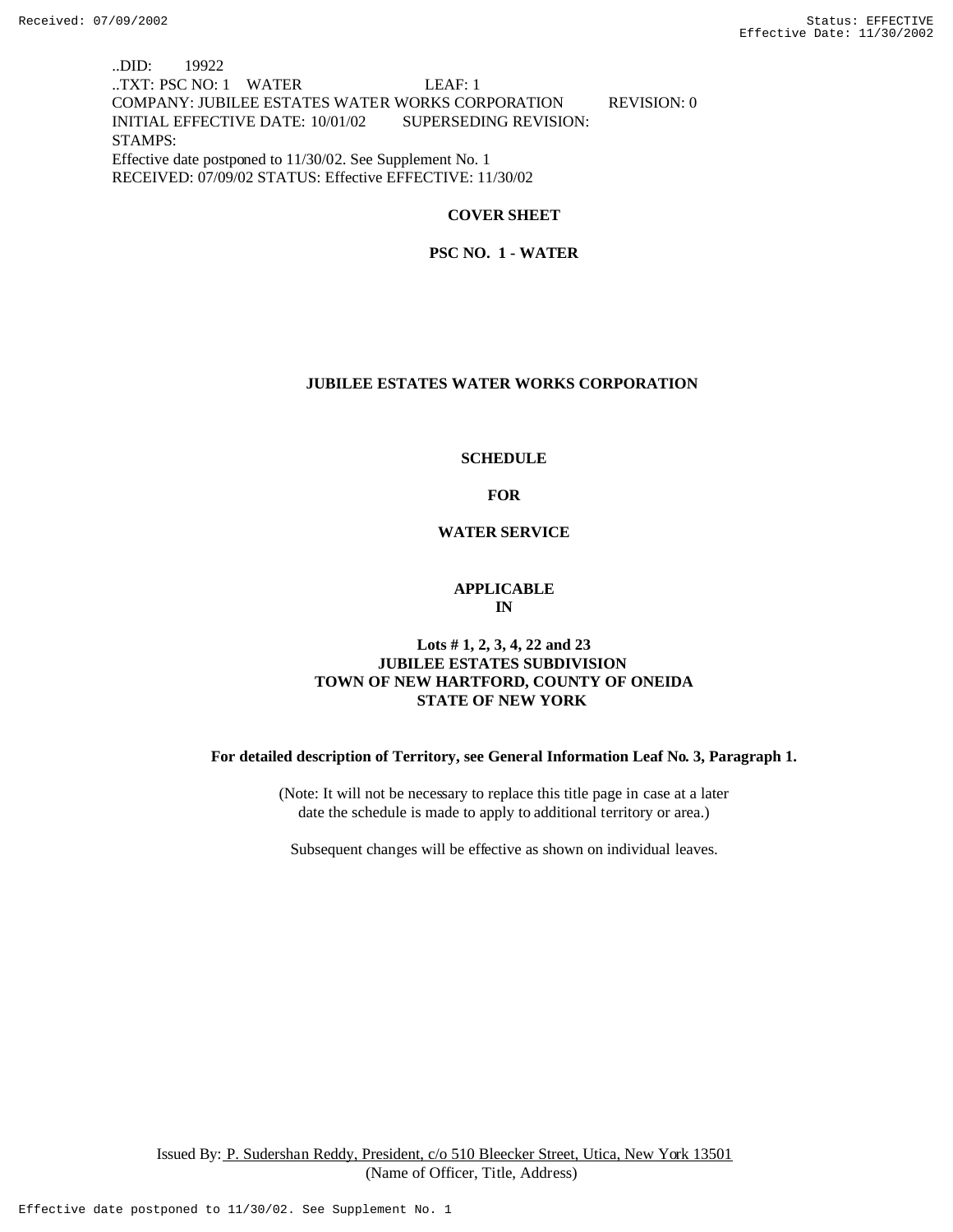..DID: 19930 ..TXT: PSC NO: 1 WATER LEAF: 2 COMPANY: JUBILEE ESTATES WATER WORKS CORPORATION REVISION: 0 INITIAL EFFECTIVE DATE: 10/01/02 SUPERSEDING REVISION: STAMPS: Effective date postponed to 11/30/02. See Supplement No. 1 RECEIVED: 07/09/02 STATUS: Effective EFFECTIVE: 11/30/02

#### **TABLE OF CONTENTS**

### **GENERAL INFORMATION LEAF NO.**

1. Territory 3 2. Application for Water Service 3 3. Deposits - Security 3 4. Deposits - Interest 4 5. Deposits - Return 4 6. Deposits - Other 4 7. General Rules 5 - 6 8. Metered Service 6 - 7 9. Unmetered Service 7 10. Extension of Mains 7 11. Discontinuance of Service - Non-payment 7 - 8 12. Discontinuance of Service - Other 8 - 9 13. Discontinuance of Residential Service - Special Procedures 9 14. Deferred Payment Agreements 9 15. Complaint Handling Procedures 10 16. Restoration of Service 10 - 11 17. Interest on Customer Overpayments 11 18. Regulation 11 **RATES** Service Classification No. 1 12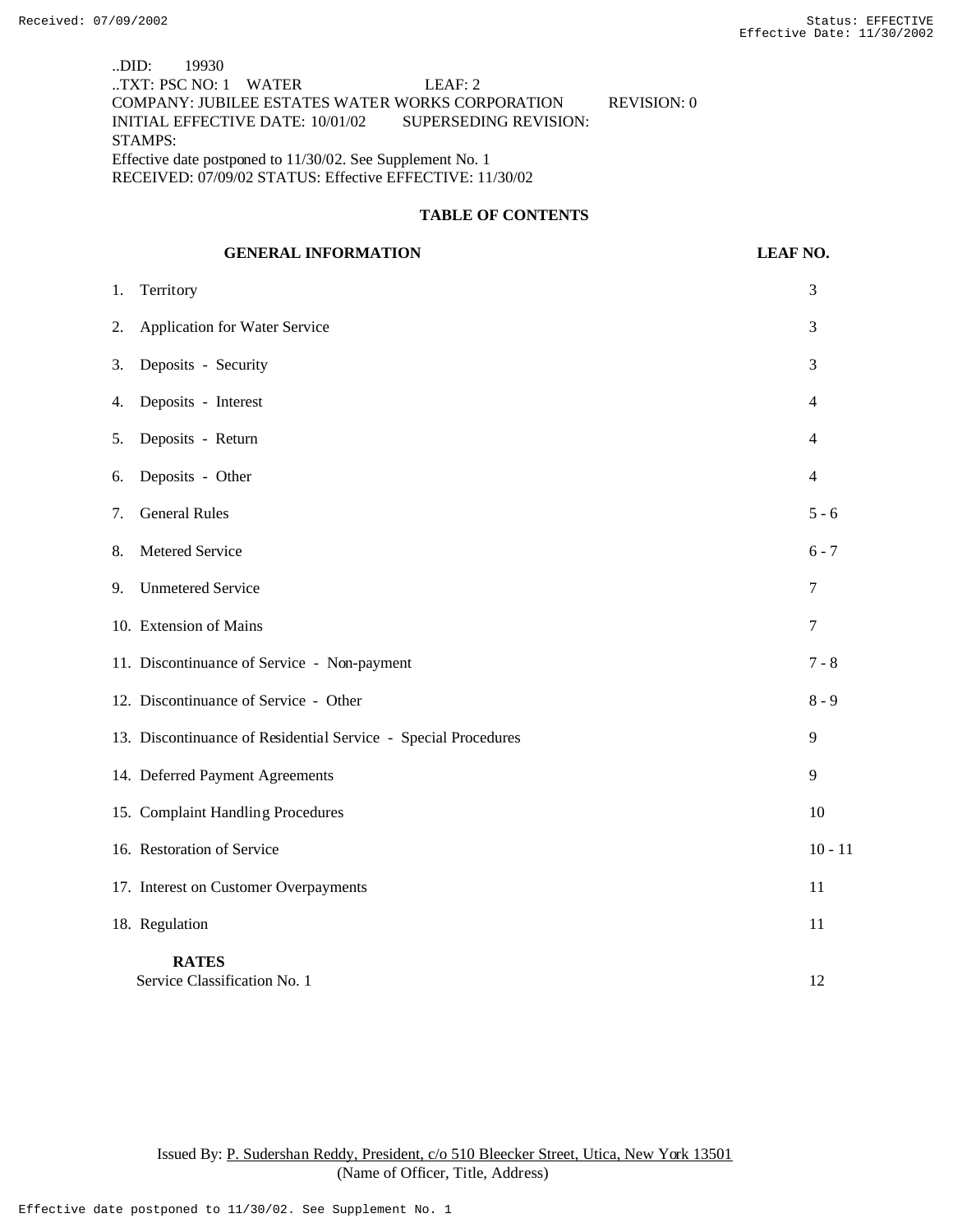..DID: 19931 ..TXT: PSC NO: 1 WATER LEAF: 3 COMPANY: JUBILEE ESTATES WATER WORKS CORPORATION REVISION: 0 INITIAL EFFECTIVE DATE: 10/01/02 SUPERSEDING REVISION: STAMPS: Effective date postponed to 11/30/02. See Supplement No. 1 RECEIVED: 07/09/02 STATUS: Effective EFFECTIVE: 11/30/02

## **GENERAL INFORMATION**

1. Territory (County, Town, Development, Streets, etc.)

 Lots # 1, 2, 3, 4, 22 and 23 in Jubilee Estates Subdivision, in the Town of New Hartford, County of Oneida and State of New York.

- 2. Application for Water Service
	- A. Written application for service may be required.
	- B. A separate application may be required for each premises.
	- C. Premises may be subject to inspection by the company.
	- D. Applications need not be accepted from customers with charges due on any water accounts with the company. The company must accept an application if the customer enters into a deferred payment agreement.
	- E. Service pipe installations are subject to company approval.
- 3. Deposits Security
	- A. As a condition of receiving service, the company may require a deposit from customers that are delinquent (having a bill remaining unpaid 23 days from the date mailed), seasonal, short term or temporary or who have had service terminated for non-payment during the preceding 6 months. In addition, a deposit may also be required from a non-residential customer whose credit has not been established with the company. A delinquent customer shall be provided with a written notice 20 days before the deposit is assessed which states that failure to make timely payments will permit the company to require a deposit from such customer.
	- B. Deposits from applicants and customers may not exceed two times the estimated average monthly bill for a calendar year, except in the case of customers whose usage varies widely where deposits may not exceed twice the average monthly bill for the peak season.
	- C. The company shall perform an annual review of the billing history of every customer who has a deposit with the company to assure that a deposit is still required under (3A) above and that the amount of the deposit conforms with (3B) above. The company reserves the right to review the deposit at any time. If a review shows that the deposit held falls short of the amount the company may require by 25 percent or more, the company may require the payment of an additional amount. If a review shows that the deposit held exceeds the amount required by 25 percent or more, the company shall refund the excess to the customer. The customer may request a downward revision of the deposit.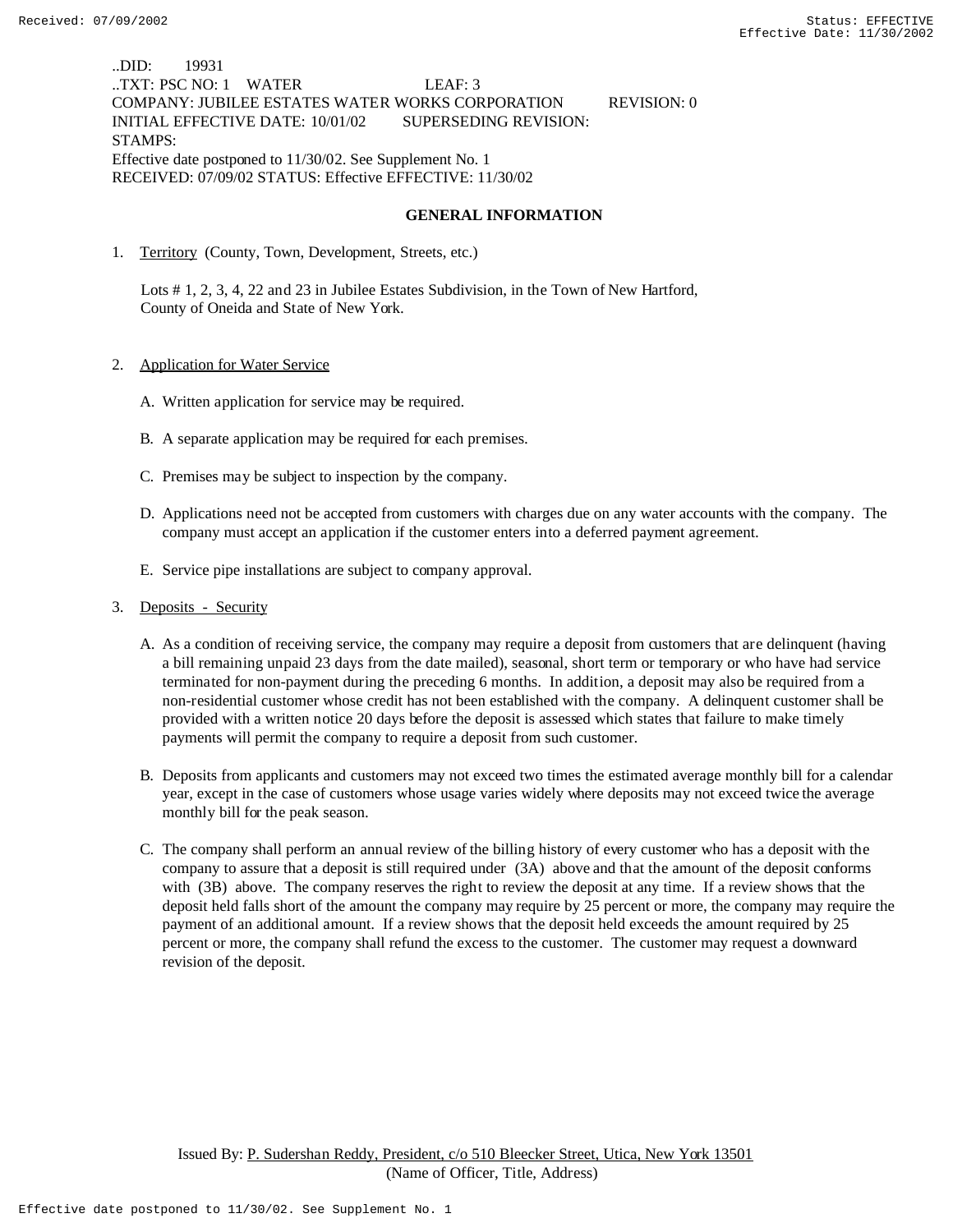## **..DID: 19932 ..TXT: PSC NO: 1 WATER LEAF: 4 COMPANY: JUBILEE ESTATES WATER WORKS CORPORATION REVISION: 0 INITIAL EFFECTIVE DATE: 10/01/02 SUPERSEDING REVISION: STAMPS: Effective date postponed to 11/30/02. See Supplement No. 1 RECEIVED: 07/09/02 STATUS: Effective EFFECTIVE: 11/30/02**

#### **GENERAL INFORMATION**

### 4. Deposits - Interest

Every deposit shall earn simple interest at the rate per annum prescribed by the Public Service Commission. The interest must be paid to customers when the deposit is returned. If the deposit has been held for 12 consecutive months or more, the interest must be credited to the customer no later than the first bill rendered after the next succeeding first day of October and at the end of each succeeding 12 month period.

### 5. Deposits - Return

- A. The company shall return to a customer a deposit or portion of a deposit and all interest thereon no more than 30 days after:
	- (1) the day the account is closed and all bills are paid; or
	- (2) the date of the first bill for service rendered after a 12 month period during which time the customer was not delinquent, provided there is no other basis for the company to request a deposit; or
	- (3) a review of the deposit shows that a reduction of the deposit is warranted.
- B. A deposit or portion of a deposit plus interest thereon that is subject to return may be credited to the customer's account in the amount of any outstanding charges. If any balance remains, a refund check shall be issued.

#### 6. Deposits - Other

- A. In the event that the applicant desires service for a trailer or other non-permanent structure, he shall deposit with the company all costs of the connection of such service. Said deposit shall bear simple interest as required above and shall be refunded at the end of 10 years, or sooner in the event that a permanent structure for such service connection is completed.
- B. The company may also require deposits from customers to guarantee future payments as set forth in lawn sprinkler, main extension, or other forms of contracts which are in a form approved by the Public Service Commission. The interest rates for these deposits will be the same as the interest rates for security deposits and such interest will be credited to the customer as prescribed by Commission rules.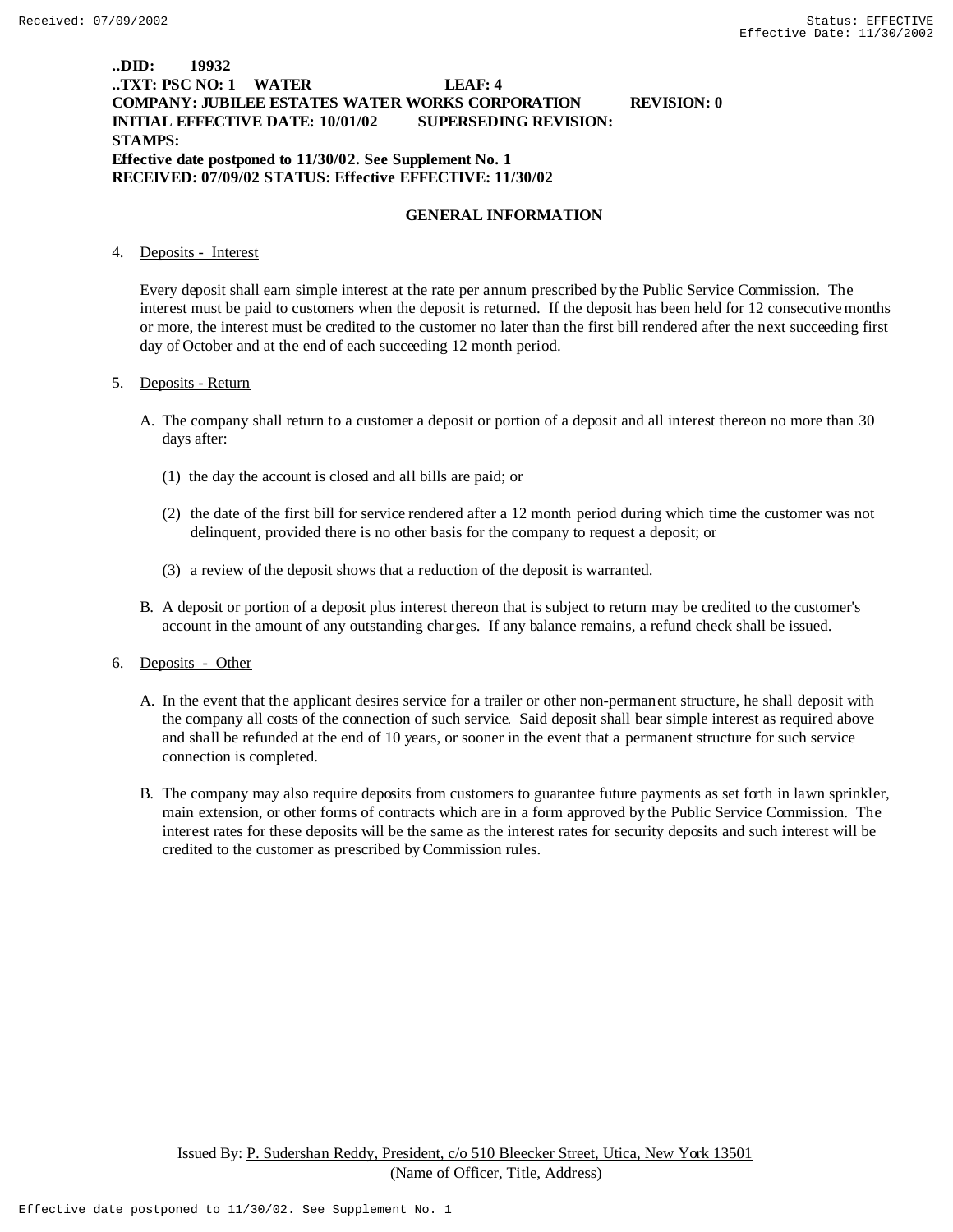..DID: 19933 ..TXT: PSC NO: 1 WATER LEAF: 5 COMPANY: JUBILEE ESTATES WATER WORKS CORPORATION REVISION: 0 INITIAL EFFECTIVE DATE: 10/01/02 SUPERSEDING REVISION: STAMPS: Effective date postponed to 11/30/02. See Supplement No. 1 RECEIVED: 07/09/02 STATUS: Effective EFFECTIVE: 11/30/02

### **GENERAL INFORMATION**

- 7. General Rules
	- A. Customers must provide 10 days' written notice prior to the date on which termination of service is requested or prior to a change of occupancy, until which date the customer will be responsible for payment of service.
	- B. Fire hydrants shall not be used without the written permission of the company or unless in conformance with filed fire protection tariff provisions.
	- C. The company will not be liable for damage resulting from the presence of its facilities, supply, or use of water service, except damage resulting from gross negligence of the company.
	- D. The company may shut off water in its mains to make repairs and extensions. Where possible, proper advance notice will be made to customers affected.
	- E. The use of water for sprinkling, swimming pools, or other less essential uses may be restricted or prohibited where such use may unreasonably reduce the adequacy of service for other domestic purposes.
	- F. There must be a separate service for each premises.
	- G. Installation of service pipes and mains will not normally be made when the ground is frozen.
	- H. The customer is responsible for service pipes and plumbing within the property line. Any plumbing work done on the customer's service pipe is subject to approval by the company. No underground work shall be covered up until it has been inspected and approved by the company.
	- I. All leaks on customer premises or the customer portion of the service pipe must be repaired as soon as possible.
	- J. All mains, services (up to the property line) and other water system facilities will be maintained and replaced by the company.
	- K. The company will supply water in the distribution system at pressures between 20 and 100 pounds per square inch (psi) and will strive, where practicable, to maintain a normal working pressure of 60 psi with a minimum of 35 psi. If the company makes changes to its system which cause the pressure to increase to over 100 psi to existing customers, the company will be responsible for the first installation of the necessary equipment in the customer's premises. From that point on the equipment will be considered part of the customer's internal plumbing and the customer will be responsible for its maintenance or replacement. If a water pressure reducing valve, in the customer's or applicant's opinion, is necessary or desired to safeguard the plumbing, it is the customer's or applicant's responsibility to purchase, install and maintain this equipment. Where a pressure reducing valve is used it is also advisable to install a suitable pressure relief valve. All installations will comply with the local building codes and standards and are considered a part of the customer's internal plumbing.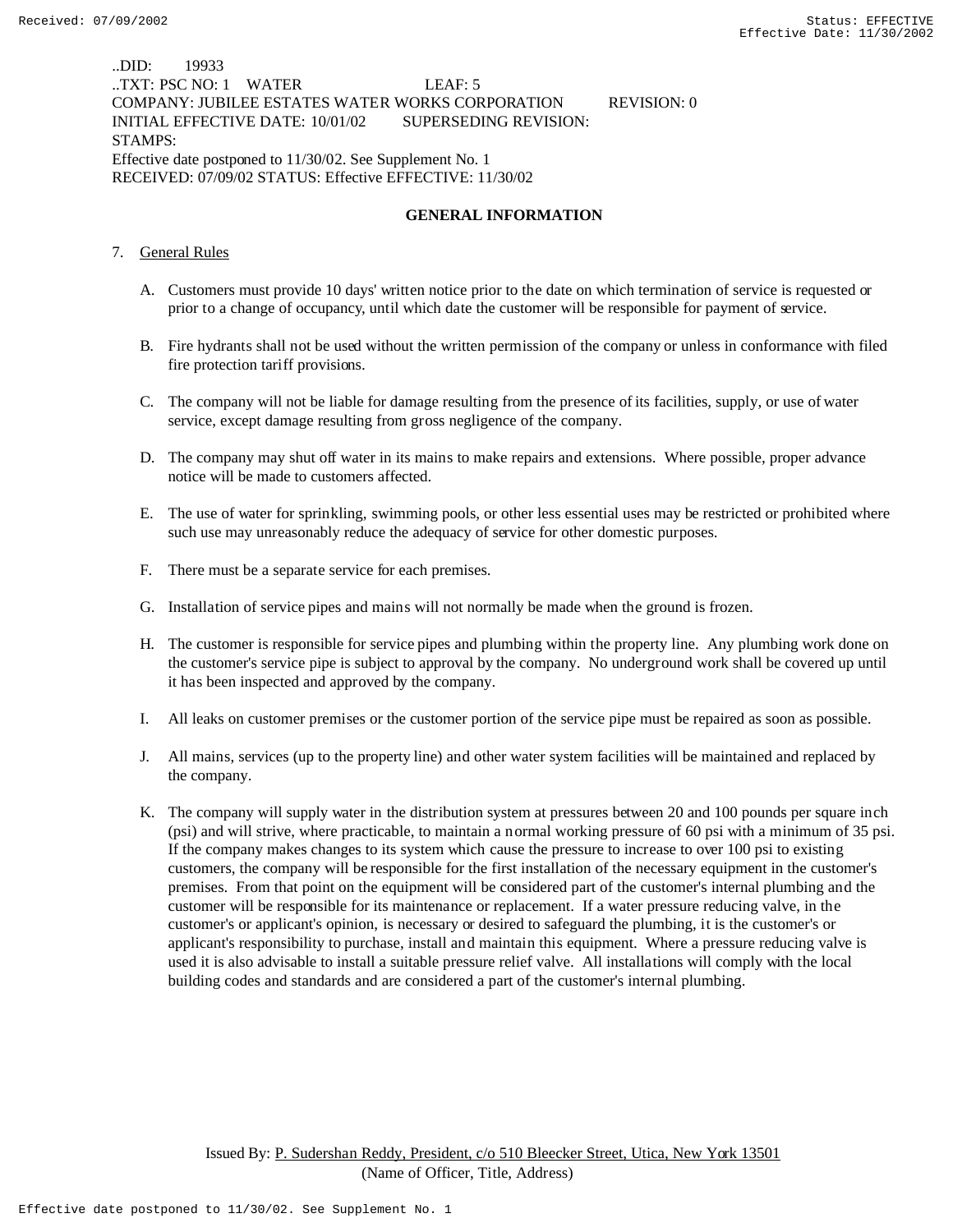..DID: 19934 ..TXT: PSC NO: 1 WATER LEAF: 6 COMPANY: JUBILEE ESTATES WATER WORKS CORPORATION REVISION: 0 INITIAL EFFECTIVE DATE: 10/01/02 SUPERSEDING REVISION: STAMPS: Effective date postponed to 11/30/02. See Supplement No. 1 RECEIVED: 07/09/02 STATUS: Effective EFFECTIVE: 11/30/02

#### **GENERAL INFORMATION**

- L.Where an applicant is seeking service at an elevation or gradient which could not otherwise be adequately serviced by existing plant, the company will require that the applicant bear the additional cost of providing such extraordinary service, or in the alternative, require the applicant to purchase, install and maintain the necessary special equipment, such as a hydro-pneumatic system, needed to serve the premises. The installation of a hydro-pneumatic system as part of the customer's internal plumbing may be subject to approval of the Health Department and should comply with local building codes and standards.
- M.Cross connections to water sources other than the company's or with other facilities are strictly prohibited. Customers must, at their expense, install and maintain such backflow prevention devices as may be required by the company in accordance with good water works practice or applicable laws or regulations.
- N.Customers must permit company representatives to enter their premises on reasonable request for purposes relating to the operation and maintenance of the company's system, including inspection of the customer's and the company's facilities, installation, reading, testing, replacement and removal of meters, and terminating and restoring service.
- O.No person shall maliciously, willfully or negligently break, damage, destroy, uncover, deface, block access to or tamper with any pipe, valve, meter, structure, appurtenance or equipment which is a part of the water works system.
- 8. Metered Service (if applicable and provided for in Service Class No. \_ or Nos. \_)

A.A meter of a type approved by the Commission is required for each premises.

- B.The company will furnish, install, and maintain the meter. Unless the meter register is set at zero, the company shall attach a tag with the date and meter dial reading at the time of installation.
- C.The customer will provide a location for the meter acceptable to the company and will be responsible for the cost of repairing damage resulting from human interference, frost, backflow of hot water, or other such causes.
- D.Where the company agrees it is necessary to set a meter outside the building, it shall be installed at the expense of the customer in a pit acceptable to the company which is both water-tight and frostproof. The cover of the pit shall be fastened with a convenient locking device. Where the distance from the property line to the front wall of the building is greater than 75 feet, the company may require that the meter be set in a pit at or near the property line. If the pit is to be installed on property not owned or controlled by the customer, written consent of the owner of the property shall be obtained prior to the installation.

Issued By: P. Sudershan Reddy, President, c/o 510 Bleecker Street, Utica, New York 13501

(Name of Officer, Title, Address)

Effective date postponed to 11/30/02. See Supplement No. 1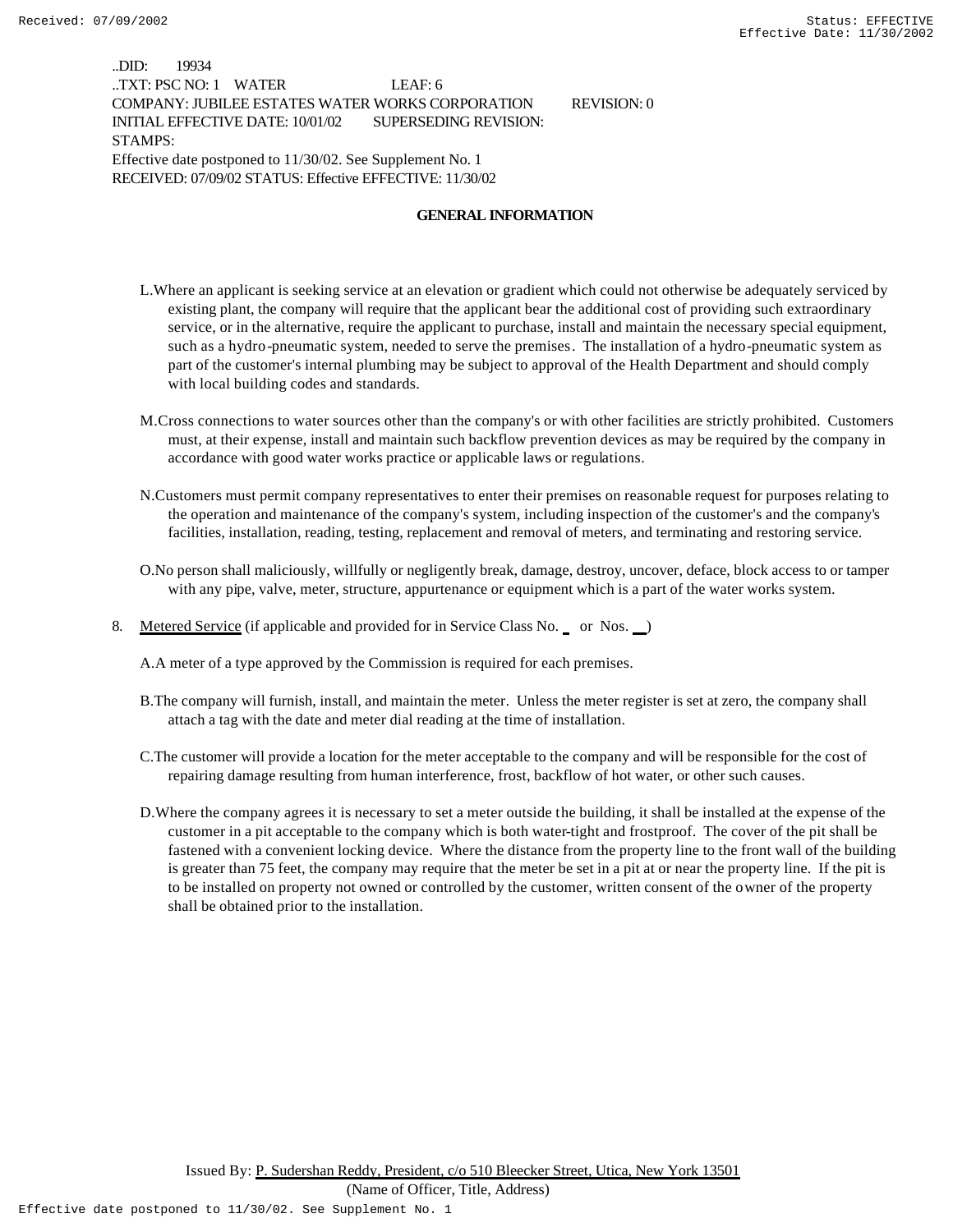..DID: 19923 ..TXT: PSC NO: 1 WATER LEAF: 7 COMPANY: JUBILEE ESTATES WATER WORKS CORPORATION REVISION: 0 INITIAL EFFECTIVE DATE: 10/01/02 SUPERSEDING REVISION: STAMPS: Effective date postponed to 11/30/02. See Supplement No. 1 RECEIVED: 07/09/02 STATUS: Effective EFFECTIVE: 11/30/02 EFFECTIVE:

#### **GENERAL INFORMATION**

E.The company reserves the right to remove, test, and replace the meter.

- F.The company shall afford the customer an opportunity to verify the final reading of any water meter removed from the premises and obtain the customer's signature on a meter removal card which shows the date removed and the reading.
- G.Meters will be tested in conformance with rules of the Public Service Commission. In the case of a disputed account involving the accuracy of the meter, the company will have the meter tested upon the request of the customer. Should the customer request to have a second meter test within 1 year, the customer will be responsible for the actual cost incurred to have the meter tested including the cost to remove the meter, payable in advance to the company. This fee will be refunded if the meter's final weighted average is found to register in excess of 100 percent. Adjustments in bills for over-registration of the meter will be made in accordance with the current rules of the Public Service Commission.

H.Bills will show meter readings and the dates read.

I.Bills will be reasonably estimated where a meter has been inaccessible and will be so indicated on the bill.

- J.Where a meter has ceased to register or its percentage of accuracy cannot be determined, an estimated bill for the current period may be rendered. For all other periods the bill shall be the minimum applicable charge.
- 9. Unmetered Service (if applicable and provided for in Service Class No. \_ or Nos. )

All applicable provisions of this tariff shall apply.

#### 10. Extension of Mains

Mains will be extended in conformance with Commission Rules and Regulations found in 16 NYCRR, Part 501.

11. Discontinuance of Service - Non-Payment

 Service may be discontinued under the following provisions: for non-payment of any amount due for water supplied, for failure to make any payment due under a deferred payment agreement or for meter repairs (see Section 8C), for failure to post a required deposit or for failure to pay any fee or charge accruing under the contract or tariff.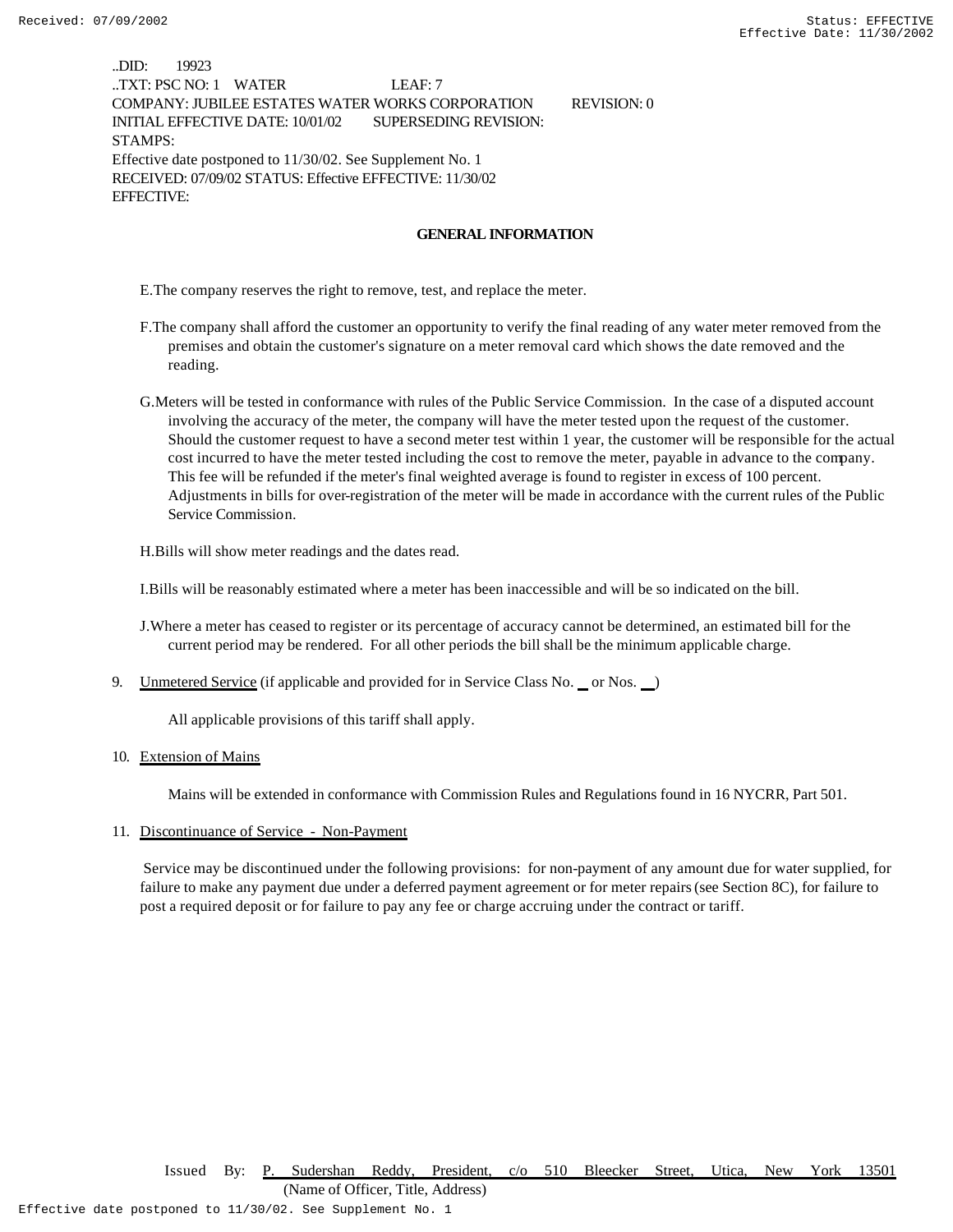..DID: 19924 ..TXT: PSC NO: 1 WATER LEAF: 8 COMPANY: JUBILEE ESTATES WATER WORKS CORPORATION REVISION: 0 INITIAL EFFECTIVE DATE: 10/01/02 SUPERSEDING REVISION: STAMPS: Effective date postponed to 11/30/02. See Supplement No. 1 RECEIVED: 07/09/02 STATUS: Effective EFFECTIVE: 11/30/02 EFFECTIVE:

#### **GENERAL INFORMATION**

- A.A bill not paid within 23 days of mailing is considered delinquent, and the company may discontinue service after complying with 16 NYCRR, Part 533 which requires: (1) 15 days written notice if served personally, or (2) 15 days after a registered letter containing such notice has been signed or refused, or (3) 18 days after mailing written notice in a post-paid wrapper. Service will not be re-established until payment of all proper arrears, charges and deposits is made or a deferred payment agreement is entered into. Receipt of a subsequently dishonored negotiable instrument in response to a notice of discontinuance shall not constitute payment of the customer's account and the company shall not be required to issue additional notice prior to discontinuance. There will be a charge for processing all returned checks equal to the bank charge plus a handling fee of \$5.00 (not to exceed the maximum allowed by section 5-328 of General Obligations Law).
- B.The company will not discontinue service to residential premises for non-payment of bills on a Friday, Saturday, Sunday, public holiday (as defined in General Construction Law), or on a day on which the utility's main office is closed. Discontinuance can only take place from Monday to Thursday between the hours of 8 a.m. and 4 p.m.
- C.The company will not discontinue service for non-payment of bills to any person or entity receiving public assistance if the payment for such service is to be paid directly by the Department of Social Services or by the local Social Services representatives.
- 12. Discontinuance of Service Other
	- A.Service rendered under any application, contract or agreement may be discontinued by the company after reasonable notice for any of the following reasons:
		- (1)For willful or indifferent waste of water due to any cause or for non-authorized use of water.
		- (2)For failure to protect from damage the meter and connection, or for failure to protect and maintain the service pipe or fixtures on the property of the customer in a condition satisfactory to the comp any.
		- (3)For tampering with any meter, connections, service pipe, curb cock, seal or any other appliance of the company controlling or regulating the customer's water supply.
		- (4)For failure to provide the company's employees reasonable access to the premises supplied, or for obstructing the way of ingress to the meter or any other appliances controlling or regulating the customer's water supply.
		- (5)In case of vacancy of the premises.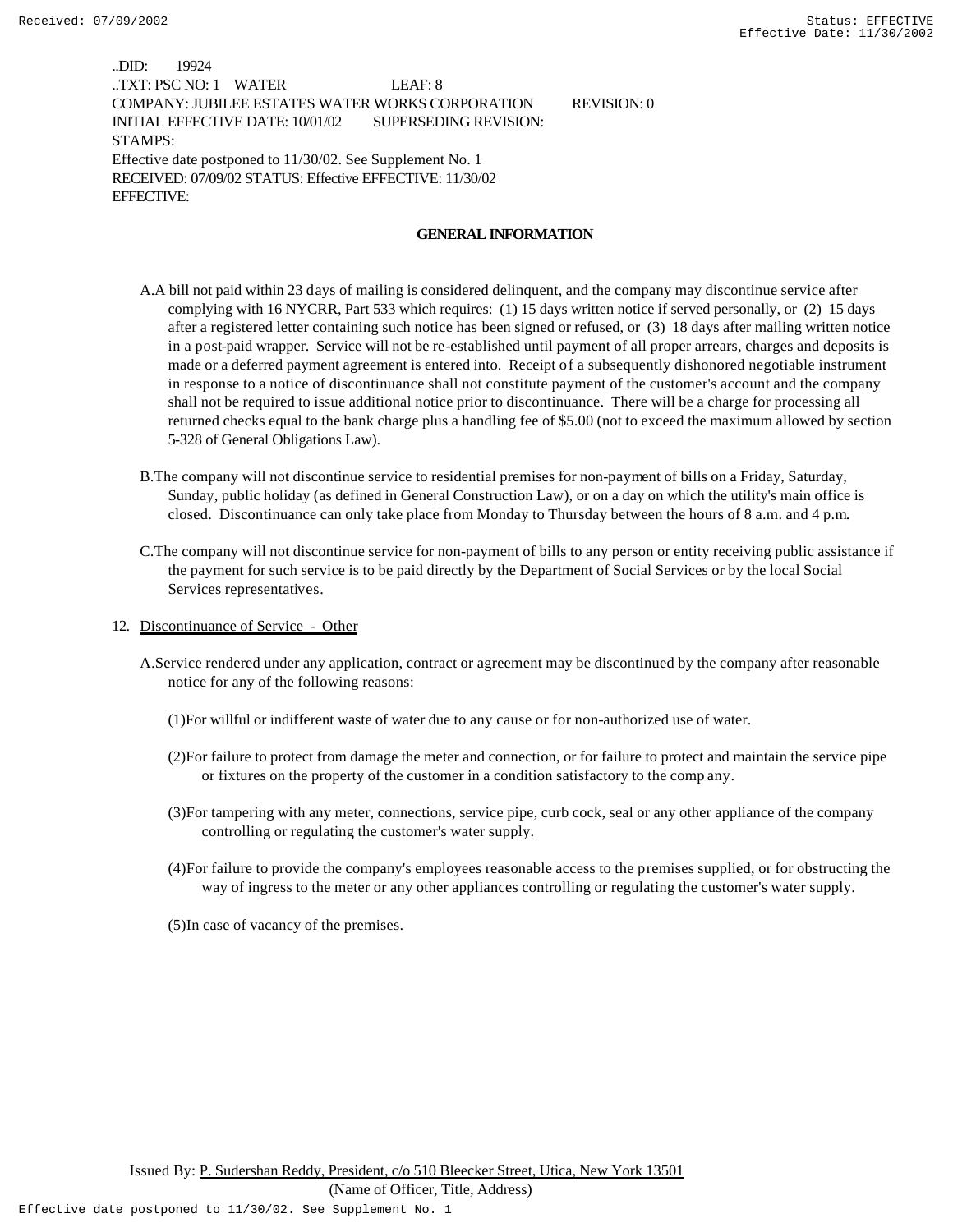..DID: 19926 ..TXT: PSC NO: 1 WATER LEAF: 9 COMPANY: JUBILEE ESTATES WATER WORKS CORPORATION REVISION: 0 INITIAL EFFECTIVE DATE: 10/01/02 SUPERSEDING REVISION: STAMPS: Effective date postponed to 11/30/02. See Supplement No. 1 RECEIVED: 07/09/02 STATUS: Effective EFFECTIVE: 11/30/02

#### **GENERAL INFORMATION**

- (6)For cross connections.
- (7)For submetering or reselling water.
- (8)For non-compliance with water usage restrictions.
- (9)For violation of any rule or regulation of the company as filed with the Public Service Commission, provided such violation affects the reliability or integrity of the water system.
- B.Written notice of discontinuance of service shall contain the information required by 16 NYCRR Section 533.3 and will be given except in those instances where a public health hazard exists.
- C.The company may, at any time, temporarily discontinue water service in case of accident, or for the purpose of making connections, alterations, repairs, changes, etc.
- D.Except as stated in the preceding paragraph, or in the case of a violation that threatens the integrity of the water system, the company shall not discontinue service to any customer on a Friday, Saturday, Sunday, Public Holiday or on a day when the company is not open for business. Public Holiday shall refer to those holidays defined in the General Construction Law.

#### 13.Discontinuance of Residential Service - Special Procedures

 If termination of service would result in serious impairment to health and safety, the company must delay the termination of service or, if service has already been terminated, must restore service, for thirty days under the following conditions:

- A. all occupants are either blind, disabled, 62 years of age or older or 18 years of age or under;
- B. a medical emergency exists; or
- C. if heating would be affected between November 1 and April 1.

 It is the customer's responsibility to notify the company that such conditions exist and to provide any required documentation. The company may require that the customer make appropriate arrangements to pay any arrears as well as pay current bills.

#### 14. Deferred Payment Agreements

 In addition to those circumstances in Section 13, the company will consider granting customers reasonable payment terms in cases where a customer is threatened with termination of service, or where the company has issued a backbill to a customer. Any such agreement may require the customer to make a reasonable down payment, and to pay current bills when issued.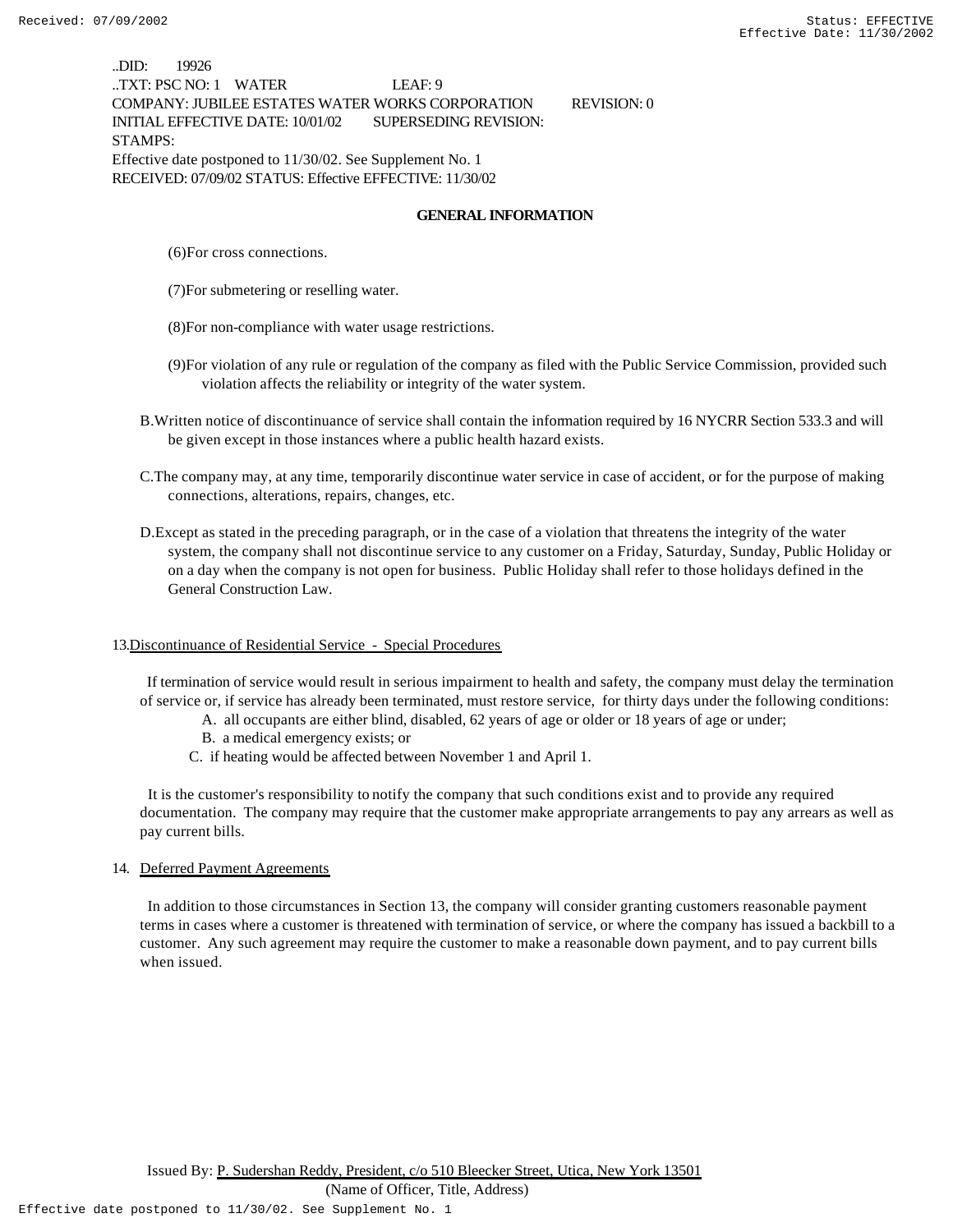..DID: 19927 ..TXT: PSC NO: 1 WATER LEAF: 10 COMPANY: JUBILEE ESTATES WATER WORKS CORPORATION REVISION: 0 INITIAL EFFECTIVE DATE: 10/01/02 SUPERSEDING REVISION: STAMPS: Effective date postponed to 11/30/02. See Supplement No. 1 RECEIVED: 07/09/02 STATUS: Effective EFFECTIVE: 11/30/02

#### **GENERAL INFORMATION**

15.Complaint Handling Procedures

- A.The company will promptly investigate and evaluate all complaints received from customers regarding bills for service rendered or required deposits. The results of the company's findings will be reported to the customer. During the period of investigation and evaluation, service will not be discontinued, nor shall a new notice of termination be issued, provided, however, that the customer will be required to pay the undisputed portion of any balance due, which may include bills for current usage.
- B.After the completion of such an investigation, if the company determines that the disputed service has been rendered, or that the disputed charge or deposit is proper in whole or in part, the company may require that the full bill or deposit be paid. Appropriate notices of the determination shall be given to the customer, and where notice of discontinuance of service was previously sent, or is served with the determination, such notice shall include a statement advising the customer of the availability of the Commission's complaint handling procedures, including the address and telephone number of the Department's Consumer Services Division. Where prior notice of discontinuance was sent, company procedure provides for discontinuance of service if customer fails to pay the proper amount due and owing within 5 days after notice of the company determination was served personally on the customer or at least 8 days after mailing of the notice. Under no circumstances will discontinuance of service occur if so precluded by the Commission.
- C.In situations where the complaint procedures of the Commission have been invoked and it is determined that the disputed service has been rendered or that the disputed charge or deposit is proper and prior notice of discontinuance was sent, a customer's service will not be discontinued for failure to pay the amount found due and owing until at least 5 days after notice of the Commission's determination, where personal service is made, or at least 8 days after mailing of such a notice.

#### 16. Restoration of Service

 A charge will be made to restore service after discontinuance at the customers's request, for non-payment or for violation of these rules.

 This charge will be \$100.00 during normal business hours (8:00 a.m. to 4:00 p.m., Monday through Friday), \$100.00 outside of normal business hours Monday through Friday and \$100.00 on weekends or public holidays. The holidays for which the \$100.00 charge will apply are as follows:

New Year's Day Labor Day Dr. Martin Luther King, Jr. Day Columbus Day Lincoln's Birthday Veteran's Day Washington's Birthday Thanksgiving Day Memorial Day Christmas Day Independence Day

Issued By: P. Sudershan Reddy, President, c/o 510 Bleecker Street, Utica, New York 13501

(Name of Officer, Title, Address)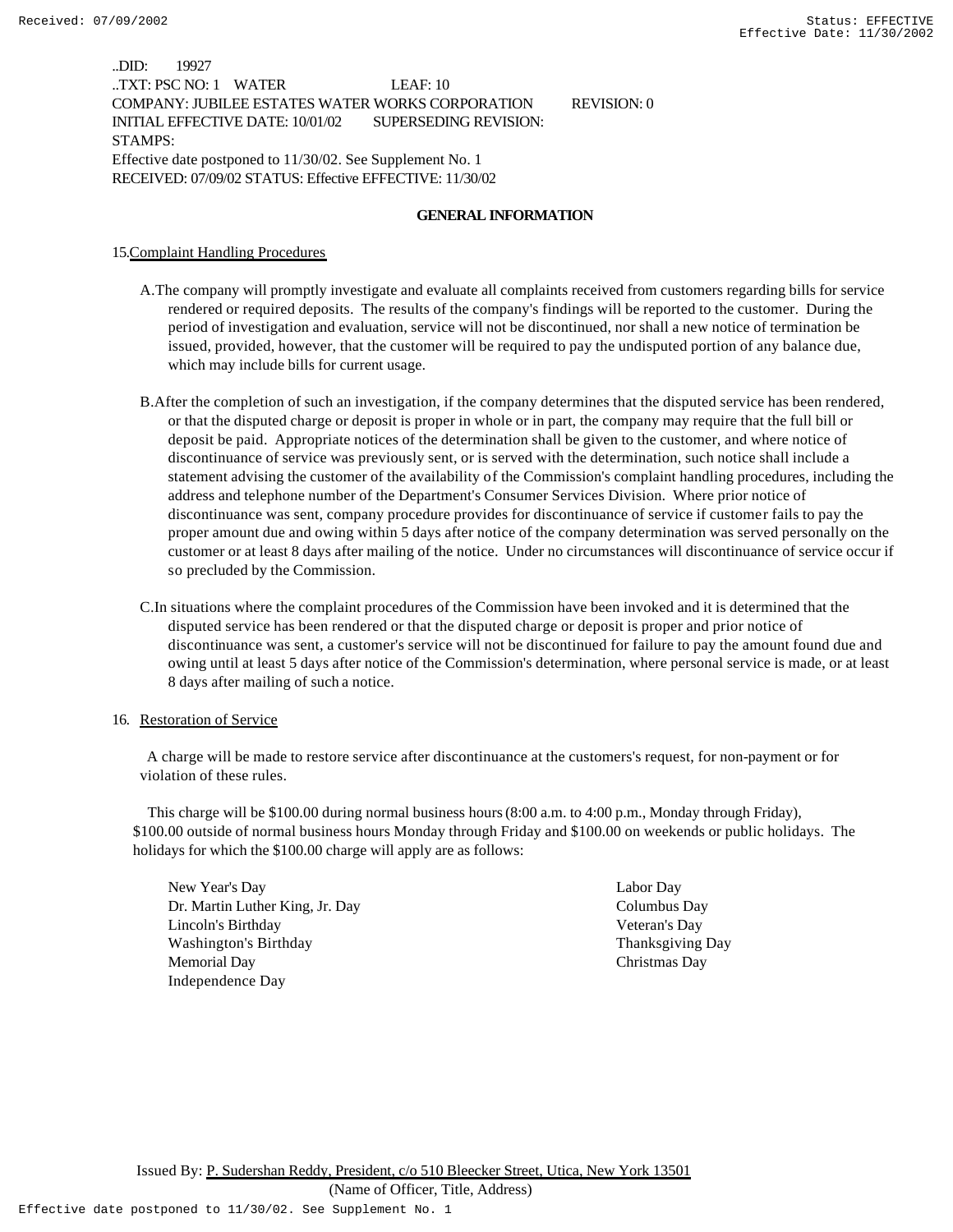# ..DID: 19928 ..TXT: PSC NO: 1 WATER LEAF: 11 COMPANY: JUBILEE ESTATES WATER WORKS CORPORATION REVISION: 0 INITIAL EFFECTIVE DATE: 10/01/02 SUPERSEDING REVISION: STAMPS: Effective date postponed to 11/30/02. See Supplement No. 1 RECEIVED: 07/09/02 STATUS: Effective EFFECTIVE: 11/30/02

# **GENERAL INFORMATION**

In a case where service is being restored after discontinuance for non-payment, the company may require full payment of all arrears as well as the restoration of service charge. If the company and the customer have entered into some form of payment agreement, the agreed upon down payment may be required before service will be restored.

If it becomes necessary to disconnect service at the main because of willful acts of a customer, the service restoration charge will include the actual costs incurred by the company to disconnect and reconnect the service.

## 17. **Interest on Customer Overpayments**

The company will provide interest on a customer overpayment as follows:

- A. A customer overpayment is defined as payment by the customer to the company in excess of the correct charge for water service supplied to the customer which was caused by erroneous billing by the utility.
- B. The rate of interest on such amounts shall be the greater of the unadjusted customer deposit rate or the applicable late payment rate, if any, for the service classification under which the customer was billed. Interest shall be paid from the date when the customer overpayment was made, adjusted for any changes in the deposit rate or late payment rate, and compounded monthly, until the date when the overpayment was refunded.
- C. The company will not pay interest on customer overpayments that are refunded within 30 days after such overpayment is received by the company.

## 18. Regulation

 All matters, rules and other situations concerning the rendering of water service which are not specifically covered herein or in a provision of the New York State Codes, Rules and Regulations and which are subject to the jurisdiction of the Public Service Commission, and for which a customer and the company cannot agree as to an equitable and fair solution will be referred to said Commission to be resolved. Either the customer or the company may request that a rule or provision of this tariff be changed for a particular situation.

(Name of Officer, Title, Address)

Effective date postponed to 11/30/02. See Supplement No. 1